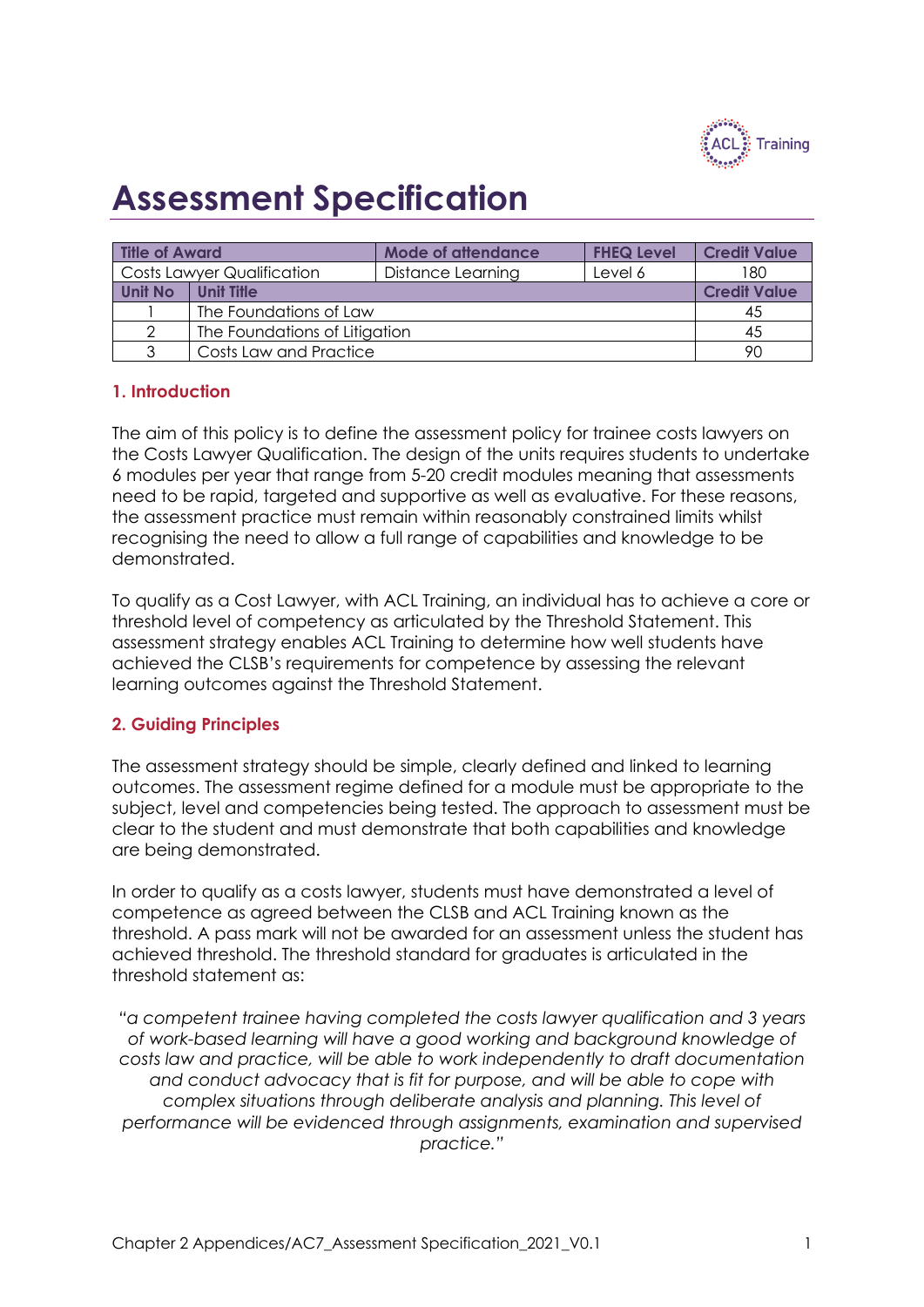Statements describing levels of achievement over the threshold standard (e.g. merit and distinction) are articulated as follows:

| <b>Module</b><br><b>Grading</b> | <b>Definition</b>                                                                                                                                                                                                                                                                                                                           | <b>Associated</b><br><b>Marks</b> |
|---------------------------------|---------------------------------------------------------------------------------------------------------------------------------------------------------------------------------------------------------------------------------------------------------------------------------------------------------------------------------------------|-----------------------------------|
| <b>Pass</b>                     | A good working and background knowledge of costs law and<br>practice, will be able to work independently to draft<br>documentation and conduct advocacy that is fit for purpose,<br>and will be able to cope with complex situations through<br>deliberate analysis and planning.                                                           | 50-59.5%                          |
| <b>Merit</b>                    | A deep understanding of costs law and practice, will be able to<br>work independently (and offer supervision to others) to draft<br>documentation and conduct advocacy that is routinely of an<br>acceptable standard, and will be able to cope with complex<br>situations holistically enabling them to make decisions with<br>confidence. | $60 - 69.5%$                      |
| <b>Distinction</b>              | An authoritative knowledge and deep understanding of costs<br>law and practice, will take responsibility for drafting<br>documentation and conducting advocacy of an excellent<br>standard, and will approach complex situations holistically<br>enabling them to create standards and innovative solutions.                                | $70 - 100\%$                      |

The threshold statement articulates that a trainee must complete both the course and 3 years of work-based learning. The threshold statement contains four requirements which describe the competencies and standard a trainee will have demonstrated at the point of qualification. Those requirements are set out below:

| A good working and background knowledge of costs law and practice                     |            |
|---------------------------------------------------------------------------------------|------------|
| Will be able to work independently to draft documentation that is fit for purpose     | <b>RQ2</b> |
| Will be able to work independently to conduct advocacy that is fit for purpose        |            |
| Will be able to cope with complex situations through deliberate analysis and planning | RQ4        |

# **3. Strategy And Methods Of Assessment**

The assessments should assess the module learning outcomes through case and matter analysis (CMA), legal research (LR), legal writing (LW), legal drafting (LD), advocacy (A) and professional development and reflection (PDR). The relationship between the methods of assessment and the threshold requirements can be seen in the following table:

| <b>Threshold</b><br><b>Requirement</b> | <b>CMA</b> | LR | LW | LD | A | <b>PDR</b> |
|----------------------------------------|------------|----|----|----|---|------------|
| RQ1                                    |            |    |    |    |   |            |
| RQ2                                    |            |    |    |    |   |            |
| RQ3                                    |            |    |    |    |   |            |
| RO4                                    |            |    |    |    |   |            |

The table below sets out the methods of assessments to be used to ensure that the range of assessments on each unit allows a student to demonstrate they have met the threshold requirements: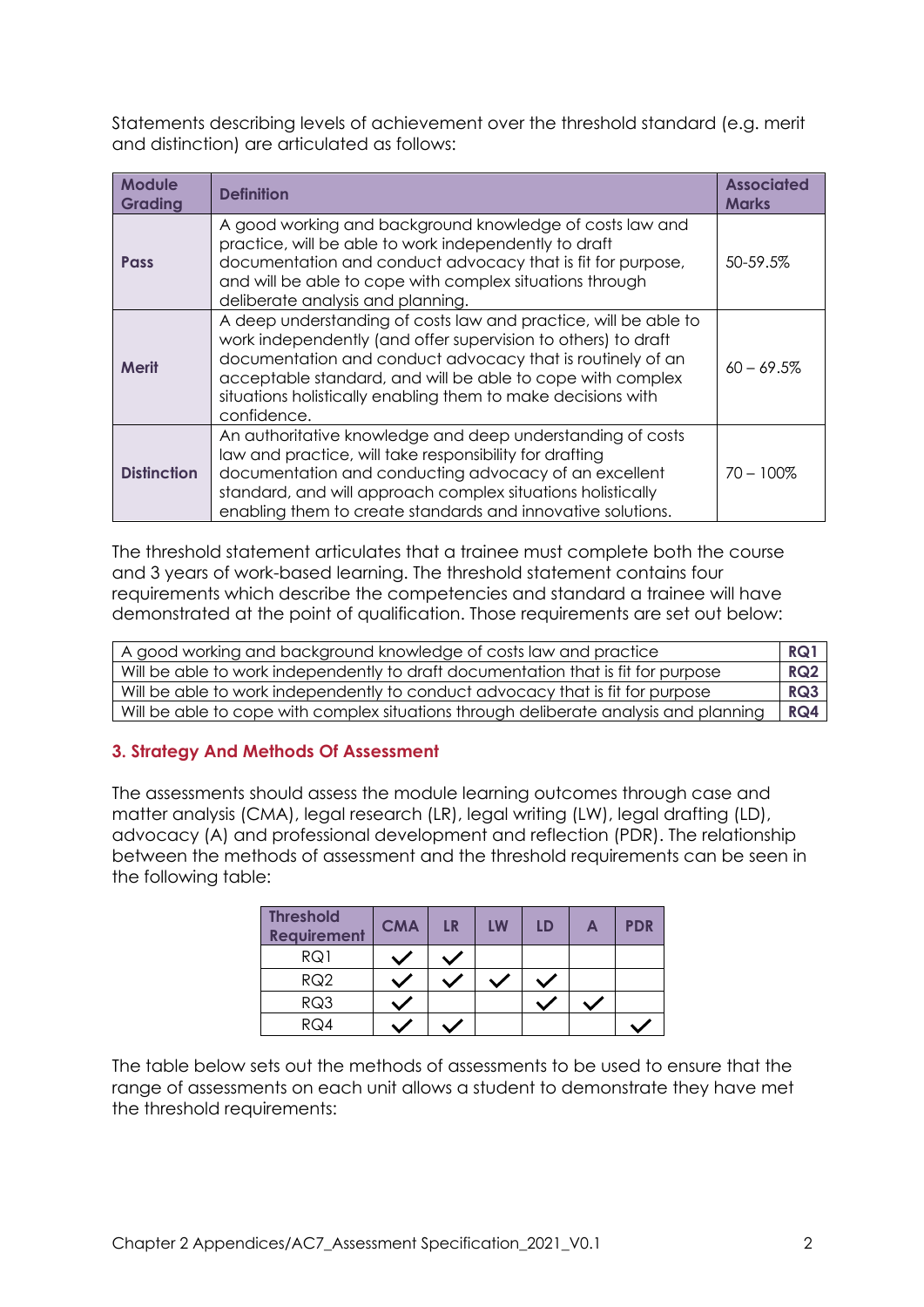|                                                                                                                                                                                                                                                                                                                                                                                                                                                                                                                                                                                           | Compulsory (C)<br>Optional (O)/ | <b>Credit Value</b> | <b>Assignment*</b>         | Examination*             | Seminar <sup>*</sup>     |  |
|-------------------------------------------------------------------------------------------------------------------------------------------------------------------------------------------------------------------------------------------------------------------------------------------------------------------------------------------------------------------------------------------------------------------------------------------------------------------------------------------------------------------------------------------------------------------------------------------|---------------------------------|---------------------|----------------------------|--------------------------|--------------------------|--|
| <b>Unit 1: The Foundations of Law</b>                                                                                                                                                                                                                                                                                                                                                                                                                                                                                                                                                     | $\mathsf C$                     | 45                  |                            |                          |                          |  |
| Foundation Professional Development Planning                                                                                                                                                                                                                                                                                                                                                                                                                                                                                                                                              | $\mathsf{C}$                    | 5                   | <b>PDR</b>                 | $\overline{\phantom{a}}$ | $\frac{1}{2}$            |  |
| English Legal System, Legal Method & Legal Skills                                                                                                                                                                                                                                                                                                                                                                                                                                                                                                                                         | $\mathsf{C}$                    | 10                  | LR, LW                     |                          |                          |  |
| Law of Contract                                                                                                                                                                                                                                                                                                                                                                                                                                                                                                                                                                           | $\mathsf C$                     | 10                  | CMA, LR, LW                | CMA, LW                  | CMA, LR                  |  |
| Law of Torts                                                                                                                                                                                                                                                                                                                                                                                                                                                                                                                                                                              | $\overline{C}$                  | 10                  | CMA, LR, LW                | CMA, LW                  | CMA, LR                  |  |
| Land Law                                                                                                                                                                                                                                                                                                                                                                                                                                                                                                                                                                                  | $\circ$                         | 5                   | CMA, LR, LW                |                          | $\overline{\phantom{a}}$ |  |
| Criminal Law                                                                                                                                                                                                                                                                                                                                                                                                                                                                                                                                                                              | $\circ$                         | 5                   | CMA, LR, LW                | $\overline{\phantom{0}}$ |                          |  |
| Company and Commercial Law                                                                                                                                                                                                                                                                                                                                                                                                                                                                                                                                                                | $\circ$                         | 5                   | CMA, LR, LW                |                          |                          |  |
| Family Law                                                                                                                                                                                                                                                                                                                                                                                                                                                                                                                                                                                | $\circ$                         | 5                   | CMA, LR, LW                |                          |                          |  |
| <b>Unit 2: The Foundations of Litigation</b>                                                                                                                                                                                                                                                                                                                                                                                                                                                                                                                                              | $\mathsf C$                     | 45                  |                            |                          |                          |  |
| Advanced Professional Development Planning                                                                                                                                                                                                                                                                                                                                                                                                                                                                                                                                                | $\mathsf C$                     | 5                   | <b>PDR</b>                 |                          | $\overline{\phantom{a}}$ |  |
| Civil Procedure (Foundation)                                                                                                                                                                                                                                                                                                                                                                                                                                                                                                                                                              | $\overline{C}$                  | 10                  | CMA, LR, LW                | CMA, LW                  |                          |  |
| Personal Injury and Clinical Negligence                                                                                                                                                                                                                                                                                                                                                                                                                                                                                                                                                   | $\overline{C}$                  | 5                   | CMA, LR, LW                | CMA, LW                  |                          |  |
| Advocacy and Negotiation                                                                                                                                                                                                                                                                                                                                                                                                                                                                                                                                                                  | $\mathsf{C}$                    | 10                  | CMA, LR, LD, A             |                          | CMA, LR, A               |  |
| Legal Accounts                                                                                                                                                                                                                                                                                                                                                                                                                                                                                                                                                                            | $\overline{C}$                  | 5                   | CMA, LR, LD                | CMA, LW                  |                          |  |
| <b>Professional Ethics</b>                                                                                                                                                                                                                                                                                                                                                                                                                                                                                                                                                                | $\mathsf{C}$                    | 10                  | CMA, LR, LW                | CMA, LW                  |                          |  |
| <b>Unit 3: Costs Law and Practice</b>                                                                                                                                                                                                                                                                                                                                                                                                                                                                                                                                                     | $\mathsf C$                     | 90                  |                            |                          |                          |  |
| <b>Costs Pleadings</b>                                                                                                                                                                                                                                                                                                                                                                                                                                                                                                                                                                    | $\mathsf C$                     | 15                  | CMA, LR, LD                | CMA, LW                  |                          |  |
| Lawyer and Client Costs                                                                                                                                                                                                                                                                                                                                                                                                                                                                                                                                                                   | $\overline{C}$                  | 10                  | CMA, LR, LD                | CMA, LW                  |                          |  |
| Funding (Legal Aid and other)                                                                                                                                                                                                                                                                                                                                                                                                                                                                                                                                                             | $\mathsf{C}$                    | 15                  | CMA, LR, LD                | CMA, LW                  |                          |  |
| Civil Procedure (Advanced)                                                                                                                                                                                                                                                                                                                                                                                                                                                                                                                                                                | $\mathsf{C}$                    | 20                  | CMA, LR, LD                | CMA, LW                  |                          |  |
| <b>Costs in Special Courts</b><br><b>Business Management</b>                                                                                                                                                                                                                                                                                                                                                                                                                                                                                                                              | $\mathsf{C}$<br>$\mathsf{C}$    | 10<br>20            | CMA, LR, LD<br>CMA, LR, LW | CMA, LW                  |                          |  |
| require candidates to identify how they should be properly applied, and/or the<br>outcome(s) of that proper application. Students may be required to demonstrate<br>that they understand whether a client can legally achieve a desired outcome and<br>offer appropriate explanatory advice<br>Where an assessment involves case and matter analysis it will require students to<br>consider case studies with documents on which they will be asked to produce a<br>piece of legal writing or legal drafting giving a legal analysis of the case and<br>providing client-focused advice. |                                 |                     |                            |                          |                          |  |
| Where an assessment involves legal research students will be required to investigate<br>a problem for a client. Students will have to produce a response to the assessment<br>outlining their advice and explaining their legal reasoning and the key sources they<br>rely on.                                                                                                                                                                                                                                                                                                            |                                 |                     |                            |                          |                          |  |
| Where an assessment involves legal writing it will require students to write a research<br>report, a letter, memo or an email as the lawyer acting in a matter, which clearly<br>and correctly applies the law to the client's concerns and is appropriate for the<br>recipient.                                                                                                                                                                                                                                                                                                          |                                 |                     |                            |                          |                          |  |
| Where an assessment involves legal drafting students will be asked to draft a legal<br>document or parts of a legal document. This may take the form of drafting from a                                                                                                                                                                                                                                                                                                                                                                                                                   |                                 |                     |                            |                          |                          |  |
| Chapter 2 Appendices/AC7_Assessment Specification_2021_V0.1                                                                                                                                                                                                                                                                                                                                                                                                                                                                                                                               |                                 |                     |                            |                          | 3                        |  |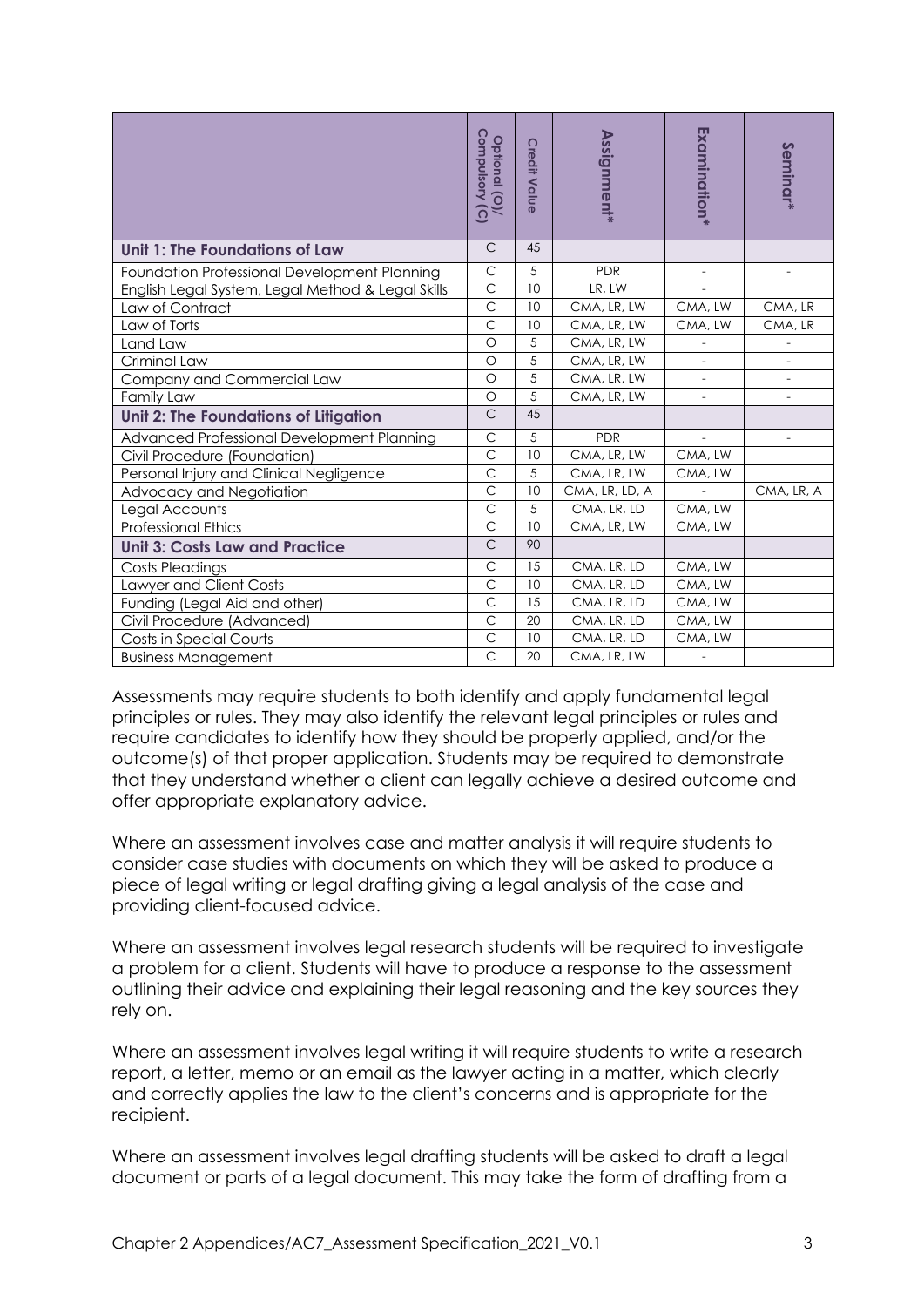precedent or amending a document already drafted but it may also involve drafting without either of these.

Where an assessment involves advocacy students will be asked to conduct a piece of courtroom advocacy.

Where an assessment involves professional development and reflection students will be asked to produce a critical reflection of their learning, including how this shaped or informed work practices of careers plans. They will also be asked to produce a learning log/diary.

#### **3. Volume Of Assessment**

The complexity of the subject matter defines the level rather than the volume of assessment. The volume of the assessment should be defined according to the below assessment tariff and should comply with an overall volume associated with the stage of the course. The following table is to act as guidance only:

| <b>Assessment description</b>                                                                   | <b>Assessment</b><br>points | Rationale                                                                                             |
|-------------------------------------------------------------------------------------------------|-----------------------------|-------------------------------------------------------------------------------------------------------|
| 1-hour examination (e.g seen or<br>unseen papers, computer based<br>assessments or phase tests) |                             | A 1-hour paper needs approximately 9<br>hours of revision and preparation.                            |
| 1000 original words                                                                             |                             | The preparation and thinking behind<br>1000 words of writing should take of the<br>order of 10 hours. |
| Case study review or critique of<br>between 1000 words                                          |                             | The preparation and thinking behind<br>1000 words of writing should take of the<br>order of 10 hours. |

Each type or mode of assessment will be defined using the points based system with a rationale to explain the parity of assessment types and tariff and should comply with an overall volume associated with the Unit.

Units 1 and 2 within the Costs Lawyer Qualification are 45 CATS which equates to 450 GLH. Students will be provided with up to 162 hours of on-line teaching, tutorial support and through face to face seminars. At this level of study it is reasonable to expect a similar or slightly greater volume of self and externally guided study this is likely to be of the order of 225 hours. This then leaves 63 hours for assessment.

Units 3 within the Costs Lawyer Qualification is 90 CATS which equates to 900 GLH. Students will be provided with up to 324 hours of on-line teaching, tutorial support and through face to face seminars. At this level of study it is reasonable to expect a similar or slightly greater volume of self and externally guided study this is likely to be of the order of 450 hours. This then leaves 126 hours for assessment.

This policy, taking the examination as the baseline definition, defines a 1 hour examination as requiring some 9 hours of preparation and it is on this basis that the tariff of assessment types should be built. A piece of writing that equates to 1000 original words could also be characterised as a 10 hour activity and hence we arrive at the definition of 1 assessment point being equal to 10 hours of student activity.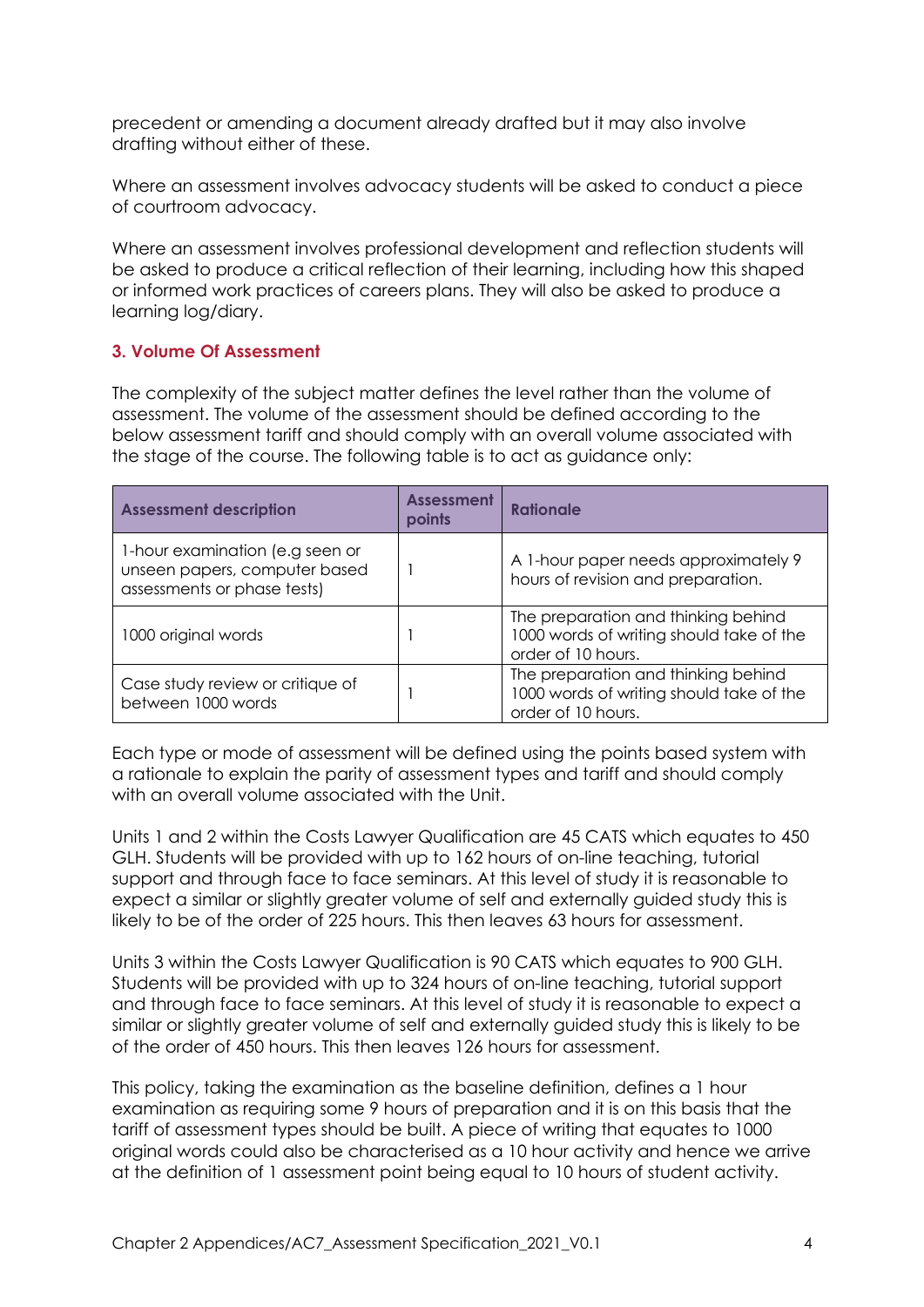# **4. Overview Of Assessments**

The Costs Lawyer Qualification comprises of 3 Units which are self contained components of study each comprising of 6 modules. Each module has its own set of learning outcomes, set out on the Module Descriptor for the Module, that will be assessed against the Threshold Statement.

| <b>Assignments</b>  | All Modules within the qualification are assessed by 1 written assignment.<br>The 6 Modules and their requisite assignments equate to 40% of the Unit<br>grade, the specific weighting of each is determined by the credit value of<br>that Module.                                                                                                                                                               |
|---------------------|-------------------------------------------------------------------------------------------------------------------------------------------------------------------------------------------------------------------------------------------------------------------------------------------------------------------------------------------------------------------------------------------------------------------|
| <b>Examinations</b> | Each Unit is assessed by a 3-hour closed book unseen synoptic examination<br>amounting to 60% of the Unit grade which assess the core Modules from<br>each Unit. On the exam, the weighting dedicated to each core Module is<br>determined by the credit value of the Module. The examination requires<br>students to demonstrate they have met the programme outcomes<br>applicable to that stage of the course. |
| <b>Seminars</b>     | Seminars are compulsory and form an important part of the academic<br>programme. The assessment of seminars is based purely on attendance<br>and engagement with the seminar.                                                                                                                                                                                                                                     |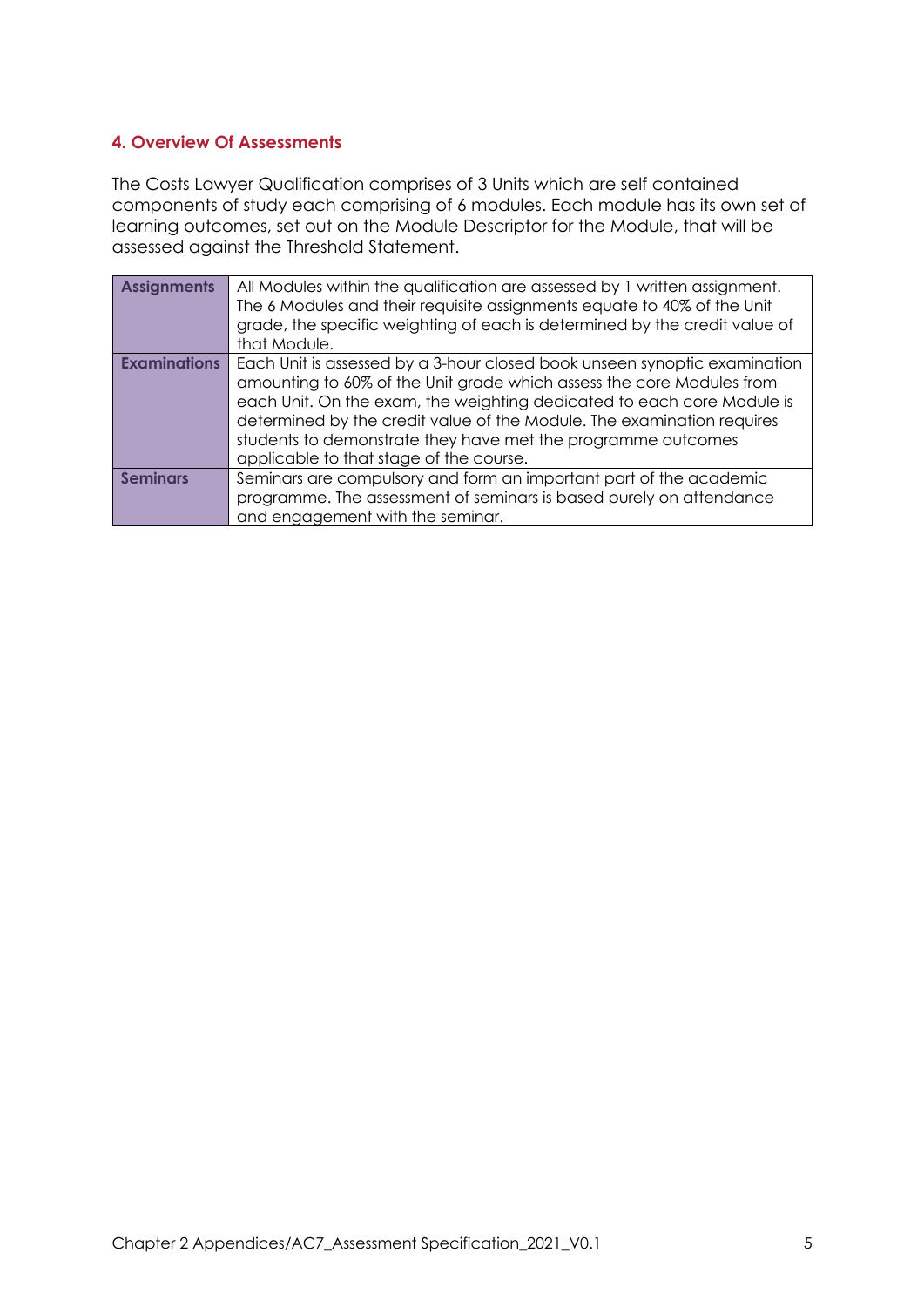The table below provides an overview of how each of the modules, and units, are assessed.

|                                                   |                                                   |                     |                   | <b>Assessment</b> |         |                          |                        | <b>Exam</b>             |                       |                                 |
|---------------------------------------------------|---------------------------------------------------|---------------------|-------------------|-------------------|---------|--------------------------|------------------------|-------------------------|-----------------------|---------------------------------|
|                                                   | Compulsory<br>Optional (O)/<br>$\widehat{\Omega}$ | <b>Credit Value</b> | <b>Assignment</b> | Exam              | Seminar | Assignment<br>Word Count | Number of<br>Questions | Compulsory<br>Questions | Questions<br>Optional | <b>Total Marks</b><br>Available |
| Unit 1: The Foundations of Law                    | $\mathsf{C}$                                      | 45                  | 6                 |                   |         | 7500                     | 8                      | $\overline{4}$          | $3$ of $4$            | 100                             |
| Foundation Professional Development Planning      | C                                                 | 5                   |                   |                   |         |                          |                        |                         |                       |                                 |
| English Legal System, Legal Method & Legal Skills | $\overline{\text{C}}$                             | 10                  |                   |                   |         | 1500                     |                        |                         |                       |                                 |
| Law of Contract                                   | C                                                 | 10                  |                   |                   |         | 1500                     | 4                      | 2 x10 Marks             | 2 x20 Marks           | 60                              |
| Law of Torts                                      | $\overline{\text{C}}$                             | 10                  |                   |                   |         | 1500                     | 4                      | 2 x10 Marks             | 2 x20 Marks           | 60                              |
| Land Law                                          | $\circ$                                           | 5                   |                   |                   |         | 1500                     |                        |                         |                       |                                 |
| Criminal Law                                      | $\circ$                                           | $\overline{5}$      |                   |                   |         | 1500                     |                        |                         |                       |                                 |
| Company and Commercial Law                        | $\circ$                                           | $\overline{5}$      |                   |                   |         | 1500                     |                        |                         |                       |                                 |
| Family Law                                        | $\circ$                                           | 5                   |                   |                   |         | 1500                     |                        |                         |                       |                                 |
| Unit 2: The Foundations of Litigation             | $\overline{C}$                                    | 45                  | 6                 |                   |         |                          | 9                      | $\overline{4}$          | 3 of 5                | 100                             |
| Advanced Professional Development Planning        | C                                                 | 5                   |                   |                   |         |                          |                        |                         |                       |                                 |
| Civil Procedure (Foundation)                      | $\overline{C}$                                    | 10                  |                   |                   |         | 2000                     | $\mathbf{2}$           | 1x10 Marks              | 1x20 Marks            | 30                              |
| Personal Injury and Clinical Negligence           | $\overline{\text{C}}$                             | $\overline{5}$      |                   |                   |         | 1500                     | $\overline{2}$         | 1x10 Marks              | 1x20 Marks            | 30                              |
| Advocacy and Negotiation*                         | C                                                 | 10                  |                   |                   |         |                          |                        |                         |                       |                                 |
| Legal Accounts*                                   | $\overline{\text{C}}$                             | $\overline{5}$      |                   |                   |         | 1000                     | $\overline{2}$         | 1x10 Marks              | 1x20 Marks            | 30                              |
| <b>Professional Ethics</b>                        | $\overline{\text{C}}$                             | 10                  |                   |                   |         | 1500                     | $\mathfrak{Z}$         | 1x10 Marks              | 2x20 Marks            | 50                              |
| <b>Unit 3: Costs Law and Practice</b>             | $\mathsf{C}$                                      | 90                  | 6                 |                   |         |                          | 9                      | $\overline{4}$          | 3 of 5                | 100                             |
| Costs Pleadings*                                  | C                                                 | 15                  |                   |                   |         | 1000                     | $\overline{2}$         |                         | 2x20 Marks            | 40                              |
| Lawyer and Client Costs*                          | C                                                 | 10                  |                   |                   |         | 1500                     | $\overline{2}$         | 2x10 Marks              |                       | 20                              |
| Funding (Legal Aid and other)*                    | $\overline{\text{C}}$                             | 15                  |                   |                   |         | 1000                     | $\overline{2}$         | 2x10 Marks              |                       | 20                              |
| Civil Procedure (Advanced)*                       | C                                                 | 20                  |                   |                   |         | 2500                     | $\overline{2}$         |                         | 2x20 Marks            | 40                              |
| Costs in Special Courts*                          | $\overline{C}$                                    | 10                  |                   |                   |         | 1500                     |                        |                         | 1x20 Marks            | 20                              |
| <b>Business Management</b>                        | $\overline{\text{C}}$                             | 20                  |                   |                   |         | 2500                     |                        |                         |                       |                                 |

\* Includes an element of legal drafting (e.g. pleadings or documents such as a skeleton argument, bill of costs or points of dispute) that have no word limit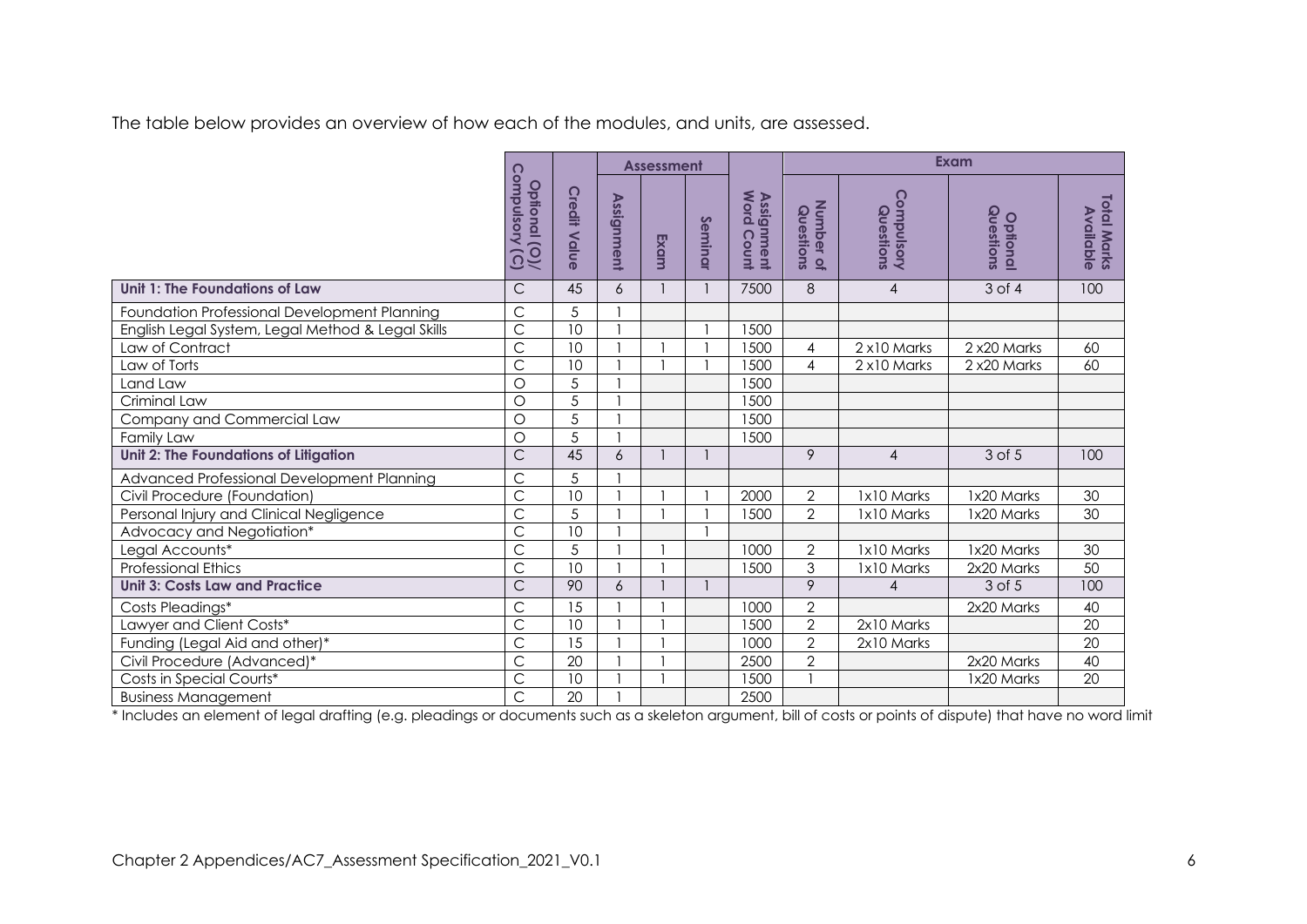#### **5. Reassessment**

A student must attempt an assignment or examination component in order to be entitled to be reassessed should the need arise. Late submission of work, within the boundaries of the module operational period, will be accepted for attempt recording but any work submitted after the formally declared due date will be scored at 0%.

Reassessment of the assignment components of assessment would normally take place during the assessment period of the following module. This means that a student would be expected to undertake two written assignments during the following module. Reassessment of an examination would normally take place at the next examination sitting.

#### **6. Allocation of Marks**

The pass mark for all Module Assignments and end of Unit Exam is 50%:

| 49% (inclusive) and below:                          | Fail                  |
|-----------------------------------------------------|-----------------------|
| 50% (inclusive) to 59% (inclusive): Pass            |                       |
| 60% (inclusive) to 69% (inclusive): Pass with merit |                       |
| 70% (inclusive) and over:                           | Pass with distinction |

Marks will be awarded in accordance with the published marking rubrics (assignments) and marker guidance (examinations) for:

| <b>Knowledge &amp;</b><br><b>Understanding</b> | Marks will be awarded for knowledge and understanding, i.e how well<br>trainees show that that they know the subject and in what depth and<br>detail. Candidates are required to demonstrate depth and breadth of<br>knowledge of English and Welsh law. This means that candidates must<br>demonstrate knowledge of the module learning outcomes to the level of<br>a newly qualified Costs Lawyer of England and Wales.                                                                                                                                                                                                                                                                                                                            |
|------------------------------------------------|------------------------------------------------------------------------------------------------------------------------------------------------------------------------------------------------------------------------------------------------------------------------------------------------------------------------------------------------------------------------------------------------------------------------------------------------------------------------------------------------------------------------------------------------------------------------------------------------------------------------------------------------------------------------------------------------------------------------------------------------------|
| <b>Application</b>                             | Marks will be awarded for application, i.e how well trainees can apply the<br>content they have learnt during the course to the brief or question set.<br>Candidates are required to demonstrate they are able to apply their<br>knowledge of the law to demonstrate the competences required to the<br>level of a newly qualified Costs Lawyer of England and Wales. The core<br>legal principles and rules a candidate will be asked to apply are<br>identified by subject area below. A candidate should be able to apply<br>these fundamental legal principles and rules appropriately and effectively<br>at the level required of a newly qualified Costs Lawyer in practice, to<br>realistic client-based and ethical problems and situations. |
| <b>Analysis &amp;</b>                          | Marks will be awarded for analysis & problem Solving, i.e how well trainees                                                                                                                                                                                                                                                                                                                                                                                                                                                                                                                                                                                                                                                                          |
| Problem<br><b>Solving</b>                      | show they have weighed up options, why they have come to the<br>conclusions they have. Candidates will be tested on the law as it stands                                                                                                                                                                                                                                                                                                                                                                                                                                                                                                                                                                                                             |
|                                                | at the date of the assessment and may also be assessed on the                                                                                                                                                                                                                                                                                                                                                                                                                                                                                                                                                                                                                                                                                        |
| <b>Presentation</b>                            | development of the law.<br>Marks will be awarded for presentation, i.e grammar, spelling,                                                                                                                                                                                                                                                                                                                                                                                                                                                                                                                                                                                                                                                            |
|                                                | punctuation, referencing and following of academic writing criteria at                                                                                                                                                                                                                                                                                                                                                                                                                                                                                                                                                                                                                                                                               |
|                                                | undergraduate level (level 6) and professional level to reflect the                                                                                                                                                                                                                                                                                                                                                                                                                                                                                                                                                                                                                                                                                  |
|                                                | standard that is expected by the court, government agencies and a                                                                                                                                                                                                                                                                                                                                                                                                                                                                                                                                                                                                                                                                                    |
|                                                | client / office. The assessment criteria for presentation may refer to clear,<br>precise, concise and acceptable language. Using an acceptable style of                                                                                                                                                                                                                                                                                                                                                                                                                                                                                                                                                                                              |
|                                                |                                                                                                                                                                                                                                                                                                                                                                                                                                                                                                                                                                                                                                                                                                                                                      |